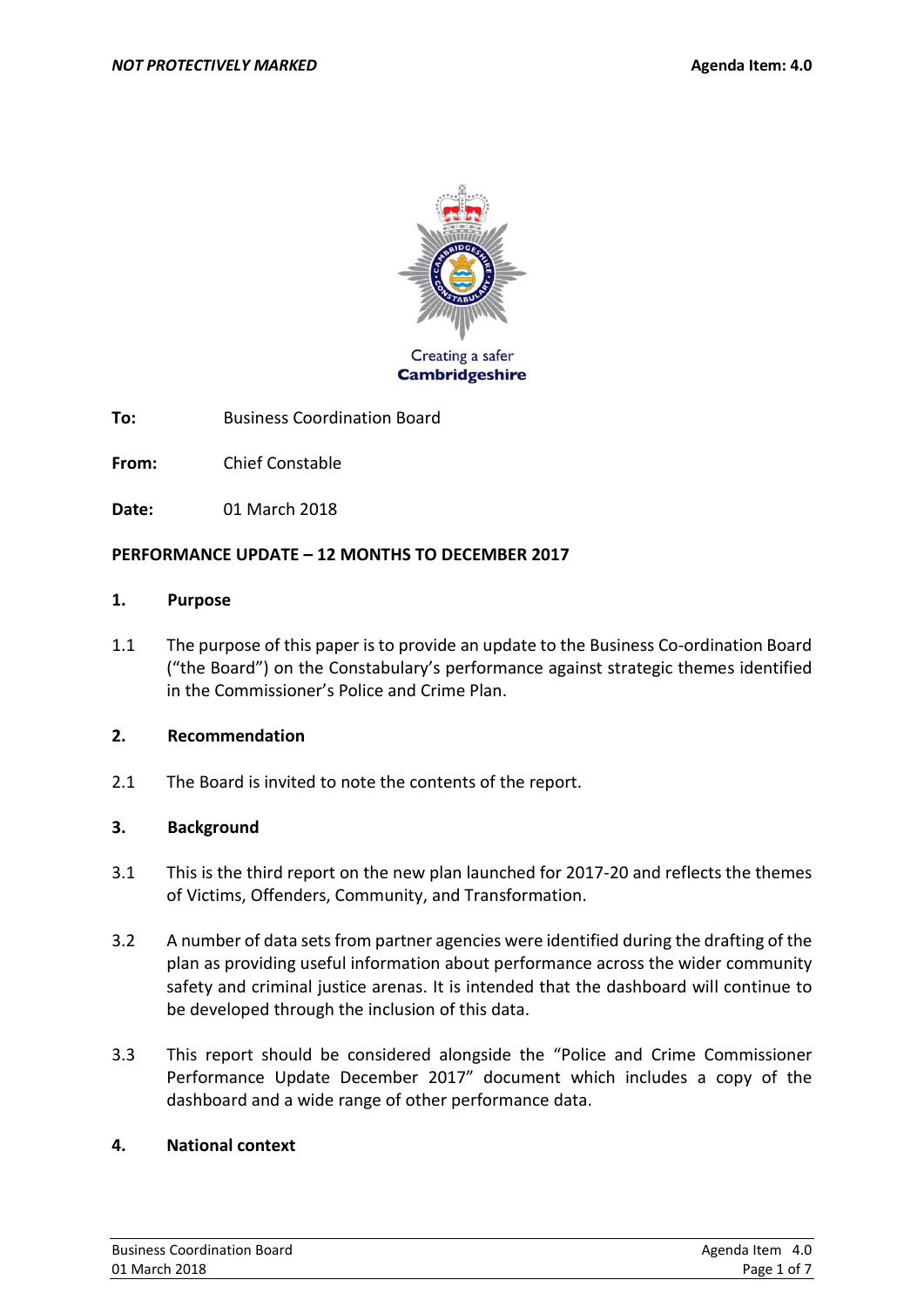- 4.1 Nationally, recorded crime is on the increase and is becoming more complex in nature. Higher levels of recorded crime are the new normality, particularly with increasingly effective implementation of crime recording standards.
- 4.2 For recorded crime, Cambridgeshire has seen a year on year rise in the number of crimes per 1,000 population, rising from 64.0 crimes per 1,000 population in the 12 months ending December 2016 to 78.3 crimes in the 12 months ending December 2017. Whilst the latter is higher than both the Most Similar Group (MSG) and regional averages, it remains below the national average, which is currently 82.5 crimes per 1,000 population in the 12 months ending December 2017.
- 4.3 Based on internal audit data, Cambridgeshire Constabulary improved its annual NCRS compliance rate from 84% in 2016 to 94% in 2017. When this is taken into account, the 'true' crime increase in Cambridgeshire in 2017 compared to 2016 was 12% +/- 5%.

## **5. Victims**

- 5.1 Satisfaction with overall service delivery has continued to deteriorate in the 12 months ending December 2017. The challenge remains'follow up', with 73.5% of victims being at least 'fairly satisfied' in December 2017, compared to 76.5% in December 2016. A number of the comments around dissatisfaction with 'follow up' refer to a lack of communication from the police following the reporting of a crime. Of those that were at least 'fairly satisfied', comments refer to the professionalism and positive attitude of the staff that responded to the crime they had reported.
- 5.2 The all crime prosecution possible outcome rate has further deteriorated<sup>1</sup> and is now lower than the national average (18.0%) and MSG average (16.1%). In the 12 months ending December 2017, there were 1,070 fewer prosecution possible outcomes than in the 12 months ending December 2016.
- 5.3 The long term prosecution possible outcome rate for burglary dwelling was at its lowest rate since April 2010 in December 2017. In the discrete month of December 2017, there were only 4 prosecution possible outcomes, in comparison to an average of 20 across each of the 12 months ending December 2017. Although outside of the time period covered in this report, there have been some excellent recent results in February 2018, and signs of recovery are evident.
- 5.4 The long term prosecution possible outcome rate for domestic abuse has continued to deteriorate, with December's discrete month rate significantly lower than both the 12 and 36 month averages. Challenges remain around cases where the victim does not support police action. Satisfaction data from domestic abuse victims indicates that, of those who responded, the majority (77.8%) were at least 'fairly satisfied' with their overall experience.
- 5.5 Levels of serious sexual offences remain lower than both the national average and the MSG average. This demand continues to impact on the overall prosecution possible outcome rate, with a 12 month average of 13.3% for year ending December 2017.

**.** 

<sup>1</sup> The all crime prosecution possible outcome rate for the 12 months ending December 2017 was 15.5%.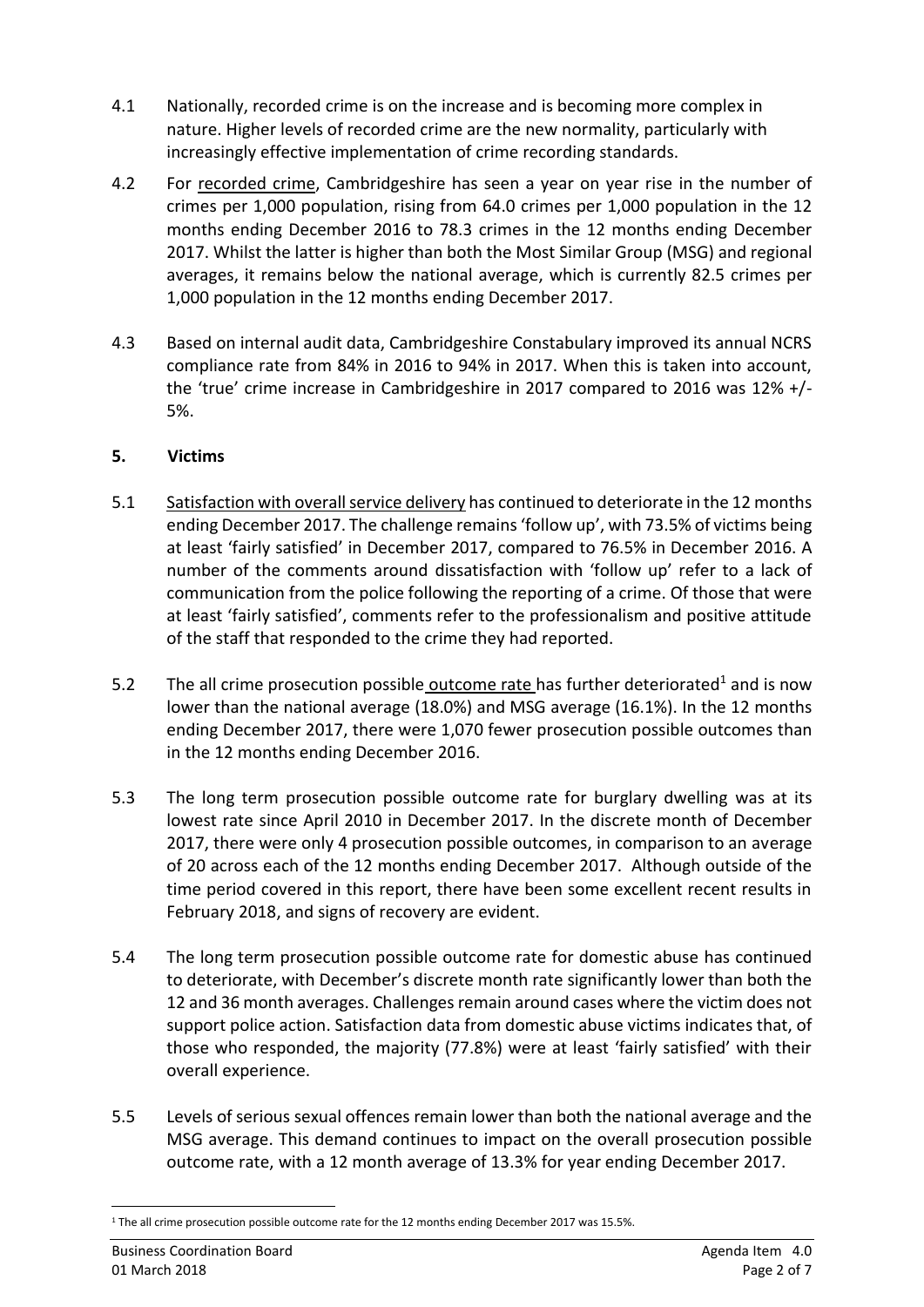### **6. Offenders**

- 6.1 Recorded crime levels have continued to rise over the 12 months ending December 2017. There were 12,217 more recorded crimes in this period than in the 12 months ending December 2016.
- 6.2 The main crime types that have driven this increase are violence without injury<sup>2</sup>, theft offences<sup>3</sup> (including burglary) and public order offences.<sup>4</sup>
- 6.3 Some of this is due to force improvements in compliance with the National Crime Recording Standards (NCRS). When this improved NCRS compliance is taken into account, Cambridgeshire saw a 'true' increase in crime of 12% +/- 5% in 2017, which was around 8,000 additional victims of crime. Cambridgeshire has seen a 'true' increase in violent crime of approximately 13% +/- 5% in 2017, which was around 2,000 additional victims. This was mainly violence without injury.
- 6.4 The increase in demand and the complexity of certain crime types has resulted in ongoing challenges from increasing investigative workload, impacting on the average length of time taken to complete an investigation. The 12 months ending December 2017 saw the average length of investigation increase to 74 days, from 51 days at the end of December 2016.

## **7. Community**

- 7.1 In Cambridgeshire, the year-on year increase in emergency calls (999) was 9.4%. The MSG average for 2016/17 is 121.6 calls per 1,000 population. Currently Cambridgeshire has the highest number of calls per 1,000 population within its MSG, at 140.1. Although there has been a continued increase in demand from 999 calls, Cambridgeshire has seen an improved grade of service, with 97.1% of calls answered within 10 seconds. The force has remained comparable in its response to emergency calls requiring immediate attendance, with a median time to respond of 15 minutes.
- 7.2 Non-emergency call volume (101) in Cambridgeshire decreased by 2.8% in the year ending December 2017, compared to the year ending December 2016.
- 7.3 Overall, the number of recorded incidents has reduced year on year. Of the incidents reported, the amount requiring attendance remained comparable, suggesting that demand for response resources is similar.
- 7.4 The percentage of incidents responded to within 60 minutes increased year on year, with the 12 months ending December 2017 at 78.8%.<sup>5</sup>

**.** 

<sup>2</sup> Increasing by 35.1% in the 12 months ending December 2017, compared to the 12 months ending December 2016.

<sup>3</sup> Increasing by 23.6% in the 12 months ending December 2017, compared to the 12 months ending December 2016.

<sup>4</sup> Increasing by 40.1% in the 12 months ending December 2017, compared to the 12 months ending December 2016. <sup>5</sup> 77.0% in December 2016.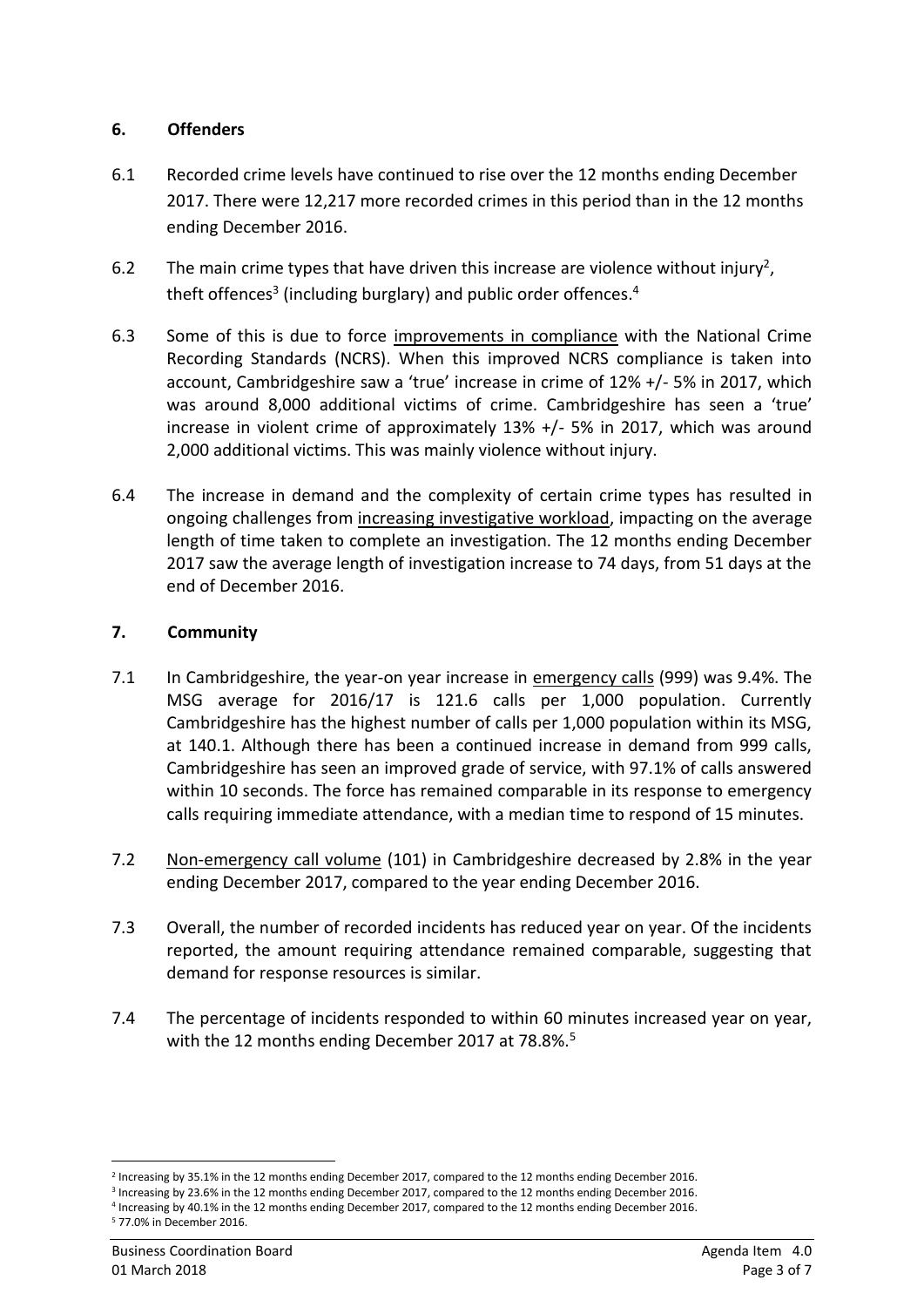- 7.5 Over the last 12 months (January 2017 to December 2017), 96.0% of members of the public felt safe in Cambridgeshire, according to the force's local engagement survey. There was a 5.4% decline in those who felt the Constabulary was dealing with what matters to the community. 6
- 7.6 The majority of comments from members of the public related to wanting a greater police presence in their area; however, many refer to regularly seeing Police Special Constables. This was seen as positive, but the public still felt they would prefer to see more regulars. The public were also concerned about speeding, burglary, and theft.

### **8. Transformation**

8.1 Sickness rates for police officers remain comparable at Force level (albeit with area and departmental variations), and are below the MSG average. Police staff sickness rates have deteriorated slightly, with the average number of working days lost to sickness increasing to 1.0 days per person in December 2017 compared with 0.9 days in December 2016. This is above the MSG average.

### **9. Recommendation**

9.1 The Board is invited to note the contents of this report.

| Contact         | Sonia Bowers and Tanya Shepherd, Performance Analysts, Corporate |
|-----------------|------------------------------------------------------------------|
| <b>Officers</b> | Development, Cambridgeshire Constabulary                         |

**<sup>.</sup>** <sup>6</sup> 74.1% in December 2016 compared to 68.7% in December 2017.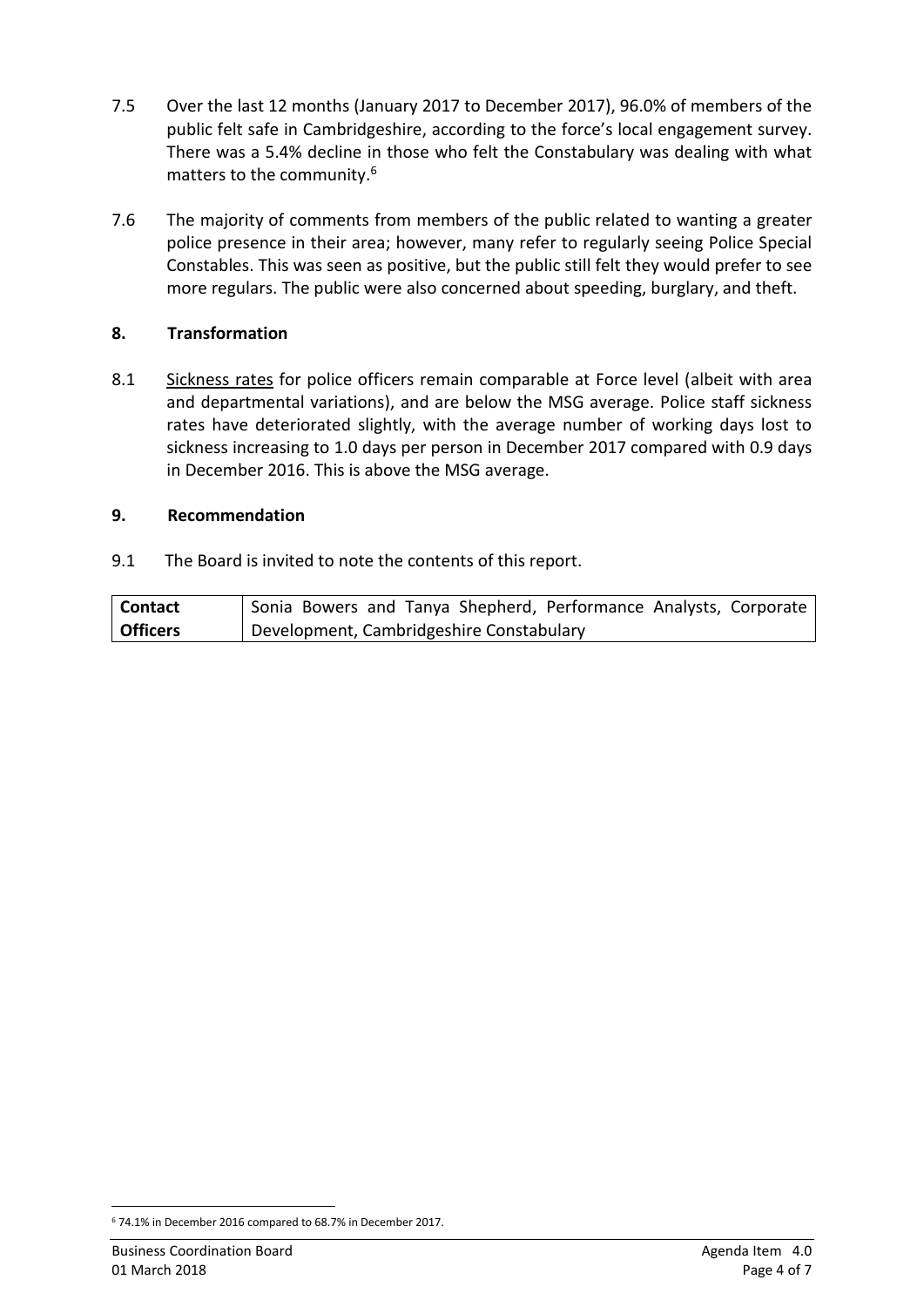### **PERFORMANCE UPDATE SUPPLEMENTARY REPORT – PROGRESS SINCE JANUARY**

### **1. Purpose**

1.1 The purpose of this paper is to provide the Business Co-ordination Board ("the Board") with a short update on actions taken since the  $1<sup>st</sup>$  of January 2018 to drive improvements in performance in areas highlighted in the quarterly performance report.

## **2. Monthly Days of Action**

- 2.1 The Assistant Chief Constable has instigated a series of monthly Days of Action, brigading resources under the direction of a senior manager, in order to tackle a specific issue.
- 2.2 Operation Lintel ran for 24 hours on the 8th of January when 36 officers were tasked with arresting outstanding suspects. 50 addresses across the force were visited, resulting in 24 arrests and 25 voluntary interviews (an alternative means of questioning a suspect when arrest cannot be justified). Five people were charged with offences (three for burglary, one for criminal damage and one for assault and threatening behaviour with a weapon), two were released on bail, eight were released under investigation and eight were released with no further action.
- 2.3 Operation Oculus was also a 24 hour-long, county-wide operation held on the 21st of February, themed around crime prevention. It was supported by Police Community Support Officers, neighbourhood officers, 20 Special Constables and four cadet units.

Staff security marked several hundred items, tagged 750 bikes, registered 326 people on Immobilise.com and 50 to eCops. They carried out over 50 home and shed security surveys, hand delivered 100 van crime prevention kits, issued 250 low cost crime prevention measures to prevent thefts and bag-dipping in crime-hotspot areas, hosted five community crime prevention workshops, brought the vulnerability of people's belongings to their attention during the night time economy and arrested a well-known, outstanding burglary suspect.

- 2.4 The hashtag "CrimePreventionDay" used as part of the operation was picked up nationally and internationally with other police forces, charities and public sector organisations raising awareness of crime prevention and our crime prevention videos were viewed thousands of times. Additionally, we trained over 20 NHW volunteers to be able to visit victims of burglary and carry out home security surveys- which will reduce the extent of re-victimisation and builds on the relationship between NHW and the police.
- 2.5 The theme for the day of action in March will be burglary, led by Detective Superintendent Middleton and is linked to Operation Aware, detailed below.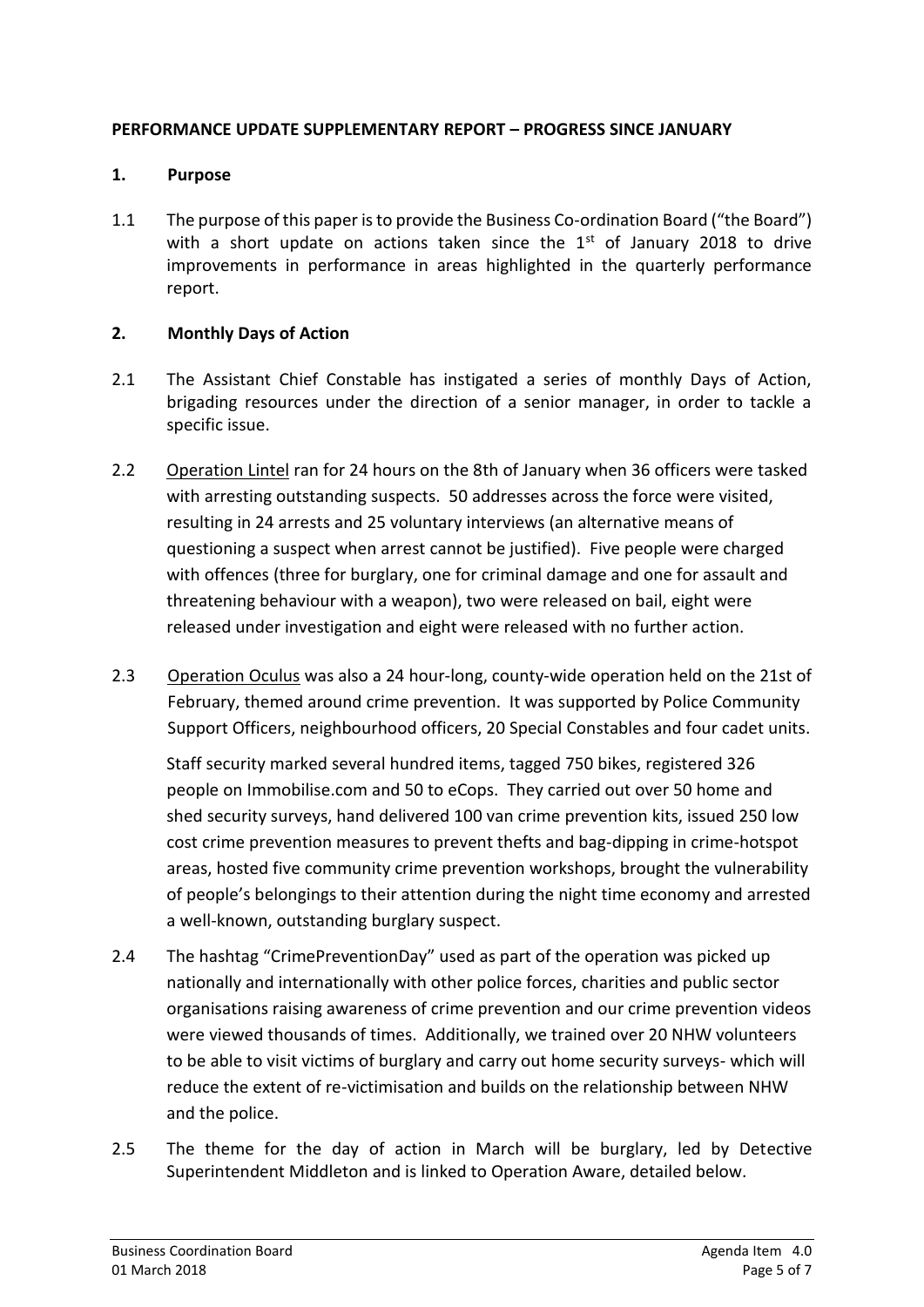## **3 Operation Sherlock**

- 3.1 The principal aim of Project Sherlock remains to improve the quality, focus and direction of all our criminal investigations, improve the messaging we give to victims of crime and improve overall numeric performance as a consequence.
- 3.2 During January and February, the Investigation Standards and Development Unit have delivered a total of seven, four-hour professional development sessions to all Sergeants, Inspectors, Chief Inspectors and tutor constables. These sessions have been well received. A further input has been delivered to student officer in week 40 of their probation to consolidate investigative learning at the start of their career, with further sessions planned for cohorts over the next 12 months.
- 3.3 Operation Aware has been launched in relation to our investigation of dwelling burglary specifically.

# **4 Interim performance update**

- 4.1 Detection performance has continued to improve through January and February. The month end all crime detection rate in January was 16.4% and at the time of writing (28/2/18) 18.4% for February. The detection of crimes with an identified vulnerable victim have also continued to increase, January 17.3% and February 19.3%. Of note, February has seen a dwelling burglary detection rate of 20.7% which is the highest dwelling burglary detection rate at any point during the last twelve months (these figures are indicative only at this time until audited).
- 4.2 number of policing operations have been carried out to target specific criminal groups that have driven the detection improvement and seen some prolific offenders remanded into custody pending court which in turn has seen an impact to crime levels. This work remains ongoing. Of note, the arrest of a male saw him charged with numerous burglary offences committed across Cambridgeshire.

## **5. Strategic vision**

- 5.1 The Constabulary recognises the need for a strategic approach to achieving sustainable performance improvement. As has been evidenced above, the Constabulary is tightening its grip and approach to "attacking criminality" through days of action and Operation Sherlock. By emphasising the need for the relentless pursuit of those who cause the most harm, we are taking steps to improve performance.
- 5.2 The next stage is to make this change sustainable by engaging our workforce and ensuring everyone has the same understanding of the Chief Constable's vision. An infographic "The journey to the top" (submitted as an appendix) sets out the approach that will be taken through 2018. A video has also been produced and will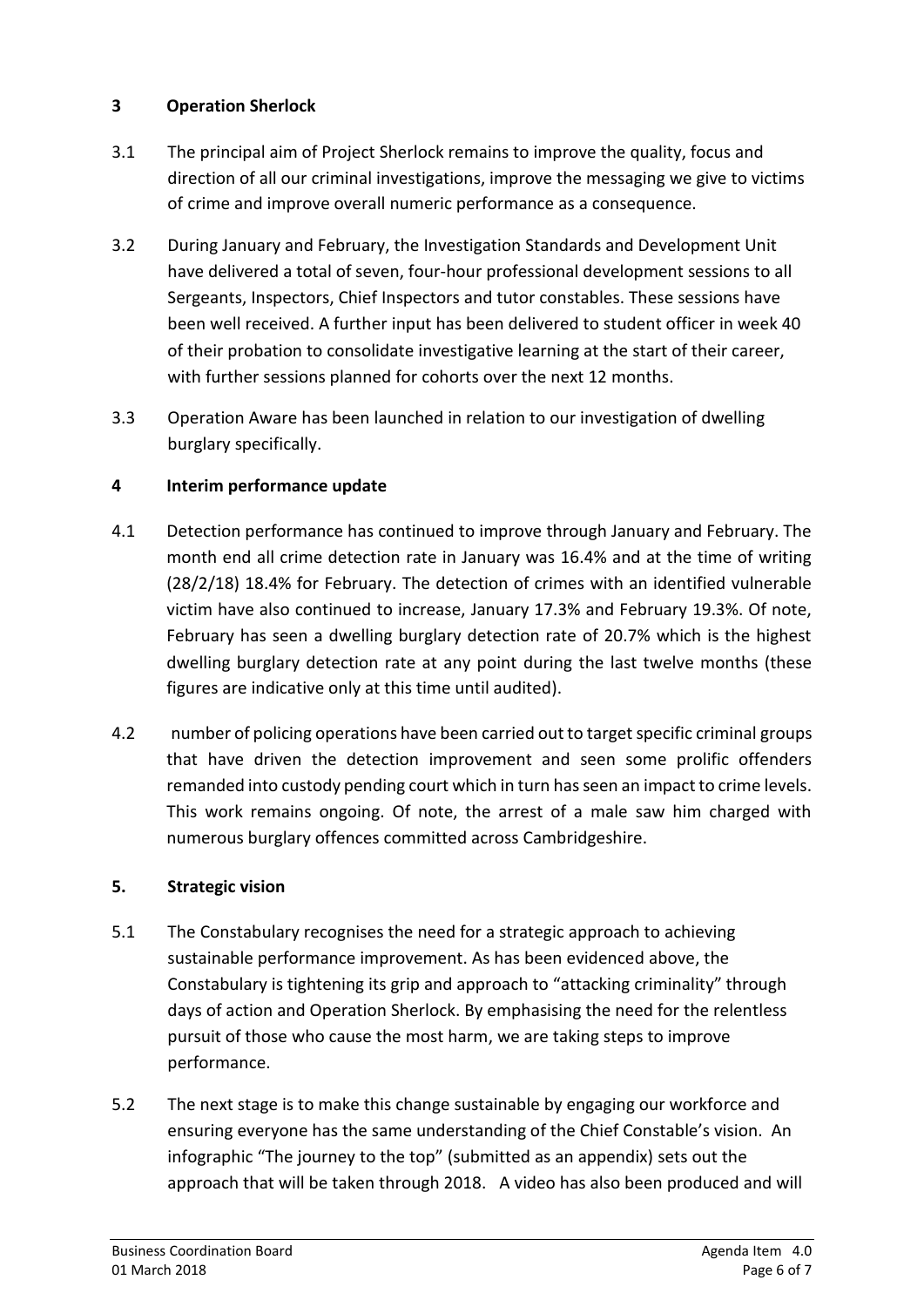be launched shortly to help communicate our strategic vision to staff in an accessible and engaging way.

# **6. Recommendation**

The Board is invited to note this update.

| <b>Contact</b>  | Assistant Chief Constable Dan Vajzovic |
|-----------------|----------------------------------------|
| <b>Officers</b> |                                        |